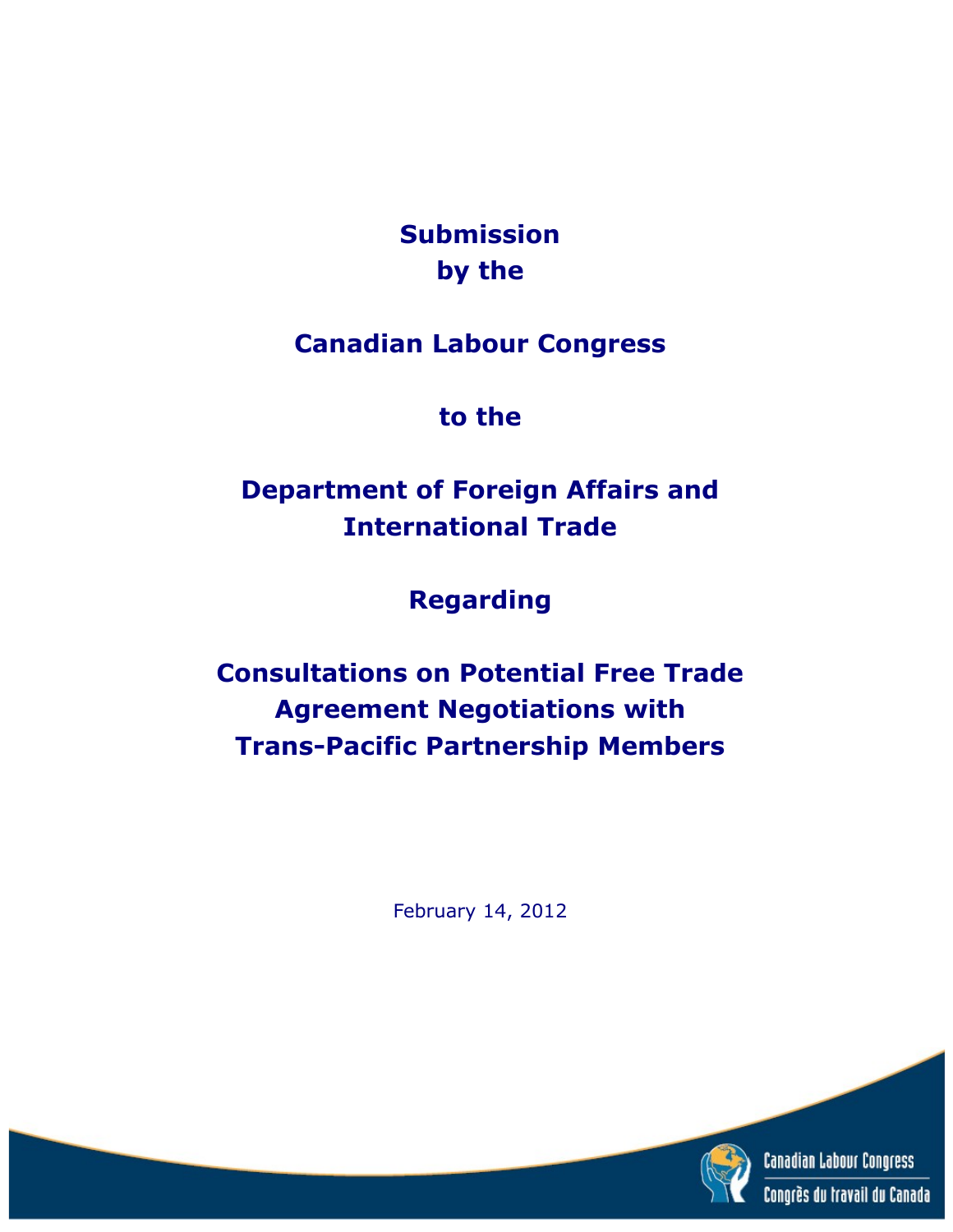# **Introduction**

On behalf of the 3.2 million members of the Canadian Labour Congress (CLC), we want to thank you for affording us the opportunity to present our views. The CLC brings together Canada's national and international unions along with the provincial and territorial Federations of Labour and 130 district Labour Councils whose members work in virtually all sectors of the Canadian economy, in all occupations, in all parts of Canada.

The CLC welcomes the opportunity to participate in these domestic consultations on Canada and the Trans-Pacific Partnership (TPP) negotiations as announced in the Canada Gazette December 31, 2011. It is our understanding that the Canadian government has reviewed and finds acceptable the TPP Outline endorsed by the leaders of the nine TPP countries (Australia, Brunei Darussalam, Chile, Malaysia, New Zealand, Peru, Singapore, the United States of America and Vietnam) in November 2011 after their ninth round of negotiations. This outline calls for a regional agreement which would permit the ongoing accession of countries beyond the original nine, once bilateral discussions have occurred and following from the consensus decision of the group. We understand that Canada hopes to either join the current negotiations, or accede to the agreement in due course.

The CLC stands with trade union centrals in the countries of the TPP who have urged their governments to work for a new international trade and investment framework that has at its core, the promotion of higher labour standards, high-quality jobs and sustainable economic development. We too believe that we cannot afford another agreement giving priority to investor rights over the rights of workers and their aspirations to decent work and decent lives.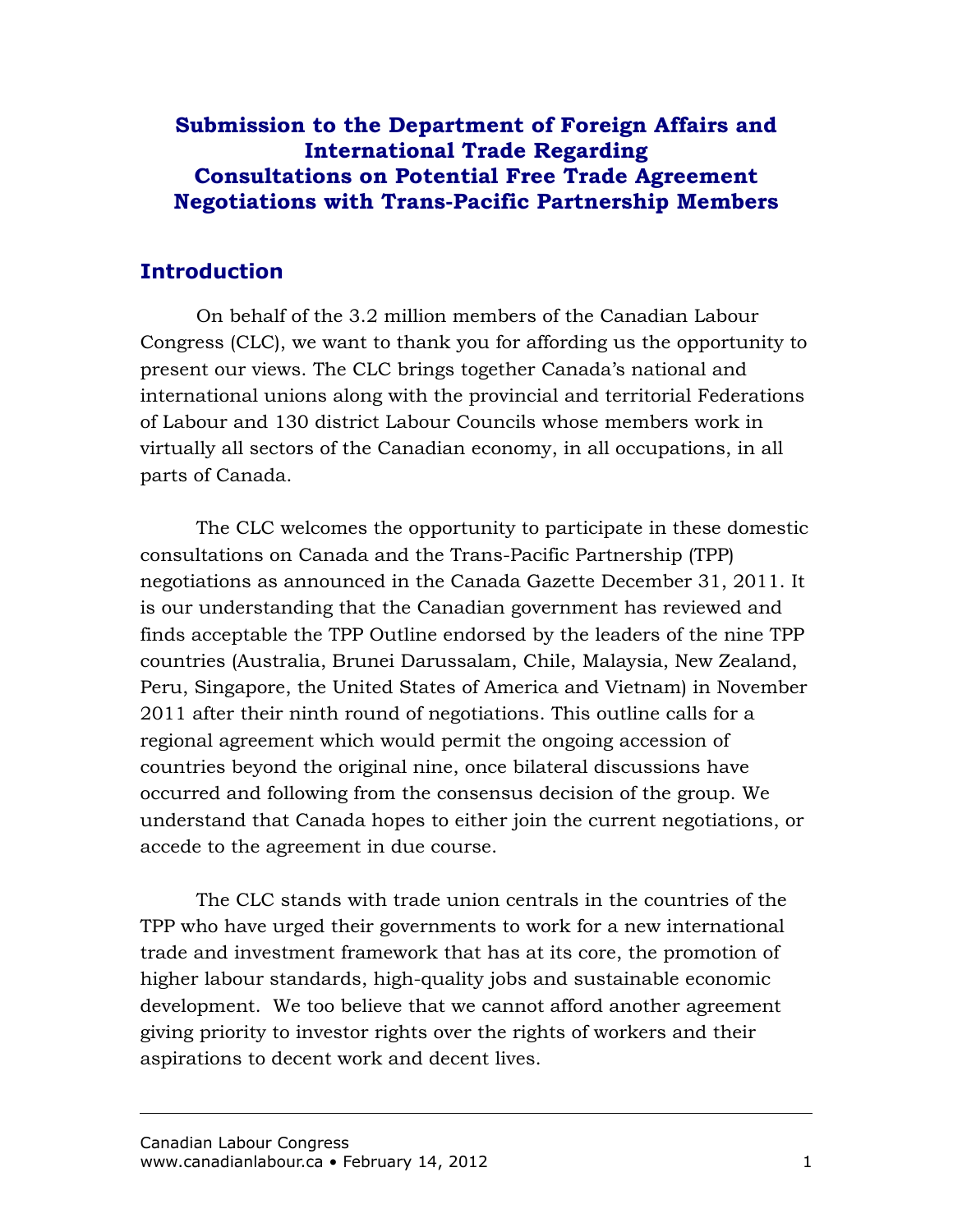We are not opposed to increasing our trade with other countries. Canada is a trading nation, and many workers depend upon Canada's exports for their livelihoods. We envision a world in which increased trade could lift the standards for working people in developing countries and create markets for Canadian products and services in export markets. The promise of free trade is that workers on both sides to an agreement will benefit, but each new agreement fails to live up to its promises. Instead, global corporations are becoming larger, and they have lost all respect for nation states. They withhold investments, invoke capital strikes to pressure governments and slow production when things don't go their way. Trade and investment agreements are not designed to deal with this problem, but they should be. We expect our government to think about how to regulate the activities of these giant conglomerates instead of giving them free reign over our societies.

## **A Comprehensive Agreement**

Given that the TPP engages such a broad range of issues, we respectfully submit our comments on an equally ample agenda. Currently, the negotiating countries intend that the TPP include market access commitments in goods, services and investment. In this respect, it is not a free "trade" agreement, but a "comprehensive" agreement intended to facilitate the regional integration of production and export competitiveness in the global economy. Evidently, the TPP will move deep into participating countries' domestic policies by requiring commitments to deregulate, ensure an economic environment that facilitates "competitiveness," and promote the internationalization of small and medium business activities. The assumption underlying the TPP project is that "development" will depend upon unfettered free markets together with government adherence to trade and investment related disciplines.

Over the past 30 years, free trade and investment agreements have increased the downward pressure on wages, contributed to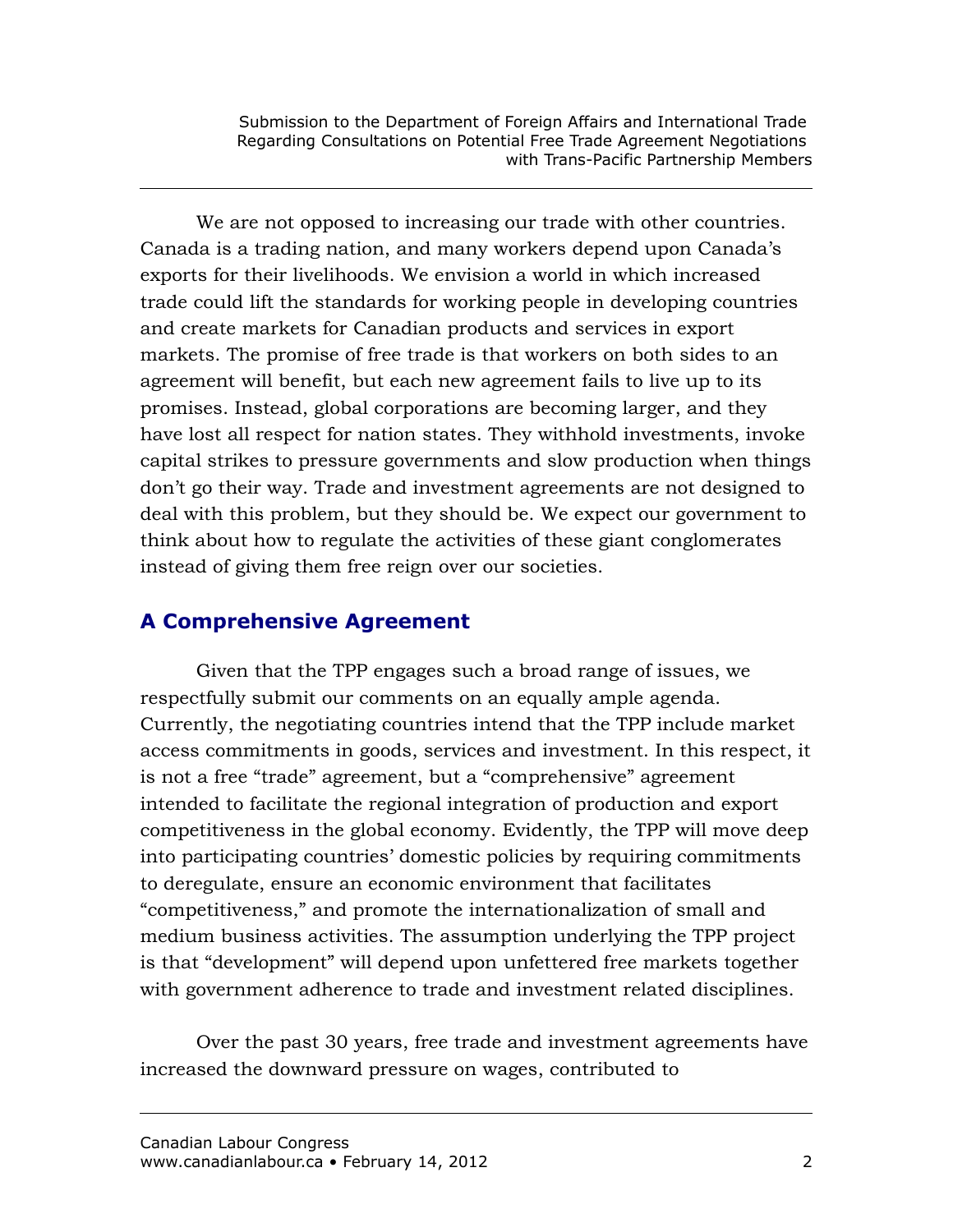concessionary demands and justified the curtailment of workers' rights, instead of raising standards. As the promises of free trade are betrayed, we are, understandably, vigilant about the ever expanding trade and investment agenda as it continues to roll out. Rather than express a new vision of international economic relations which would promote good jobs and sustainable development, we are concerned the TPP framework will rest on the further exploitation of workers throughout the region.

We are concerned that the effect of the TPP will be to make it harder for our societies to do the caring work of looking after the needs of the elderly, the young and the ill through the public and not-for-profit sectors and will increase the burden on families and communities. We expect the concerns of women will be obscured in the TPP and that this agreement will reinforce gender inequalities as they continue to be reproduced by market forces.

Neither have free trade and investment agreements been written to take the need to ensure food security into consideration. We are not pleased to note that the TPP will promote market expansion over concerns for the livelihoods of farmers and ecological sustainability. Instead, we would rather Canada promote our cooperative and well organized systems of agricultural supply-management as models to be shared in the international system.

After 30 years of free trade, the global economy is lurching from crisis to crisis. Yet the current Canadian trade and investment agenda is built upon the assumption that even deeper levels of free trade are required to solve the crisis created by these agreements themselves. The economy cannot exist outside of society, yet free trade agreements undermine our very social fabric by giving corporations unbridled access to markets. Our government continues to enter into trade agreements with an agenda for economic growth rather than economic development.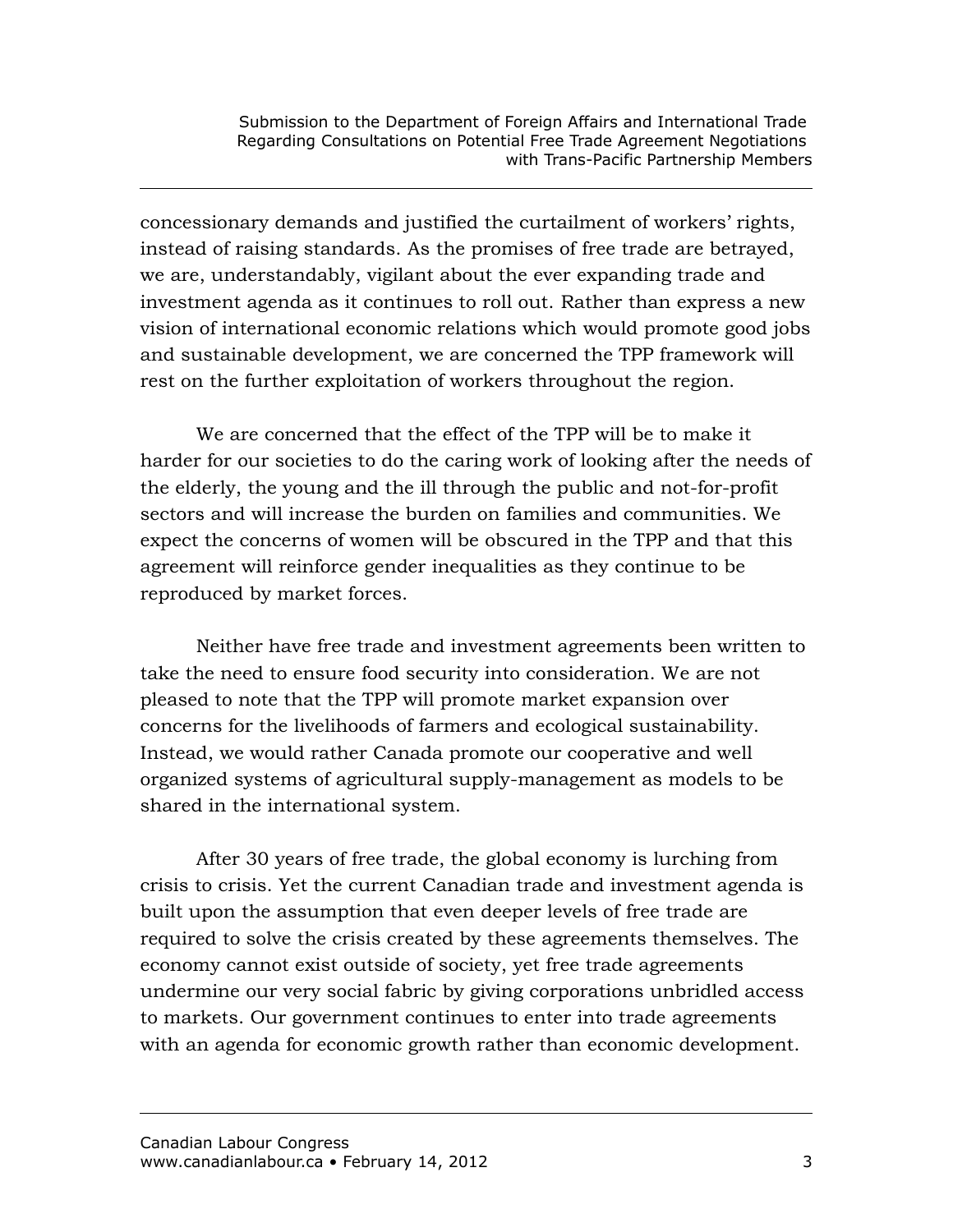In a democratic society, governments need to regulate in the public interest — not allow the largest corporations to undermine it.

# **Relationship to the Doha "Development" Round**

For the last decade, developing countries have insisted that the inequalities of the world system must be addressed in the Doha "Development" Round of World Trade Organization (WTO) negotiations. Rich countries have been slow to accept their proposals and have blocked many of them, especially related to agricultural exports from the South to the North, and conflicts persist over the level of industrial tariffs and non-tarriff barriers in the South. Because of this stalemate, the more powerful countries are choosing to conclude more "ambitious" agreements with countries of the global south one on one or regionally. The TPP is one example of this. The fact that the TPP will include chapters on investment, government procurement and competition policy is a very clear example of the way the developed world is trying to set a new standard for international trade and investment deals. These chapters are not even on the Doha agenda.

We believe the creation of the TPP is one of the strategies being used to break the resolve of developing nations which have thwarted rich countries goals at the WTO. Canada is among the nations criticized at the recent Ministerial conference of the WTO for lecturing against protectionism abroad, while advocating austerity measures at home. When a government is following an austerity agenda, this reduces its economy's ability to import. This has the effect of, among other things, limiting markets for exports from the developing world.

At the WTO, Canada has been pressuring countries to lock-in very low tariff rates, even if they are not bound by WTO disciplines to do so, thereby undermining some of the much needed flexibility developing countries have achieved within the strictures of the WTO. To the extent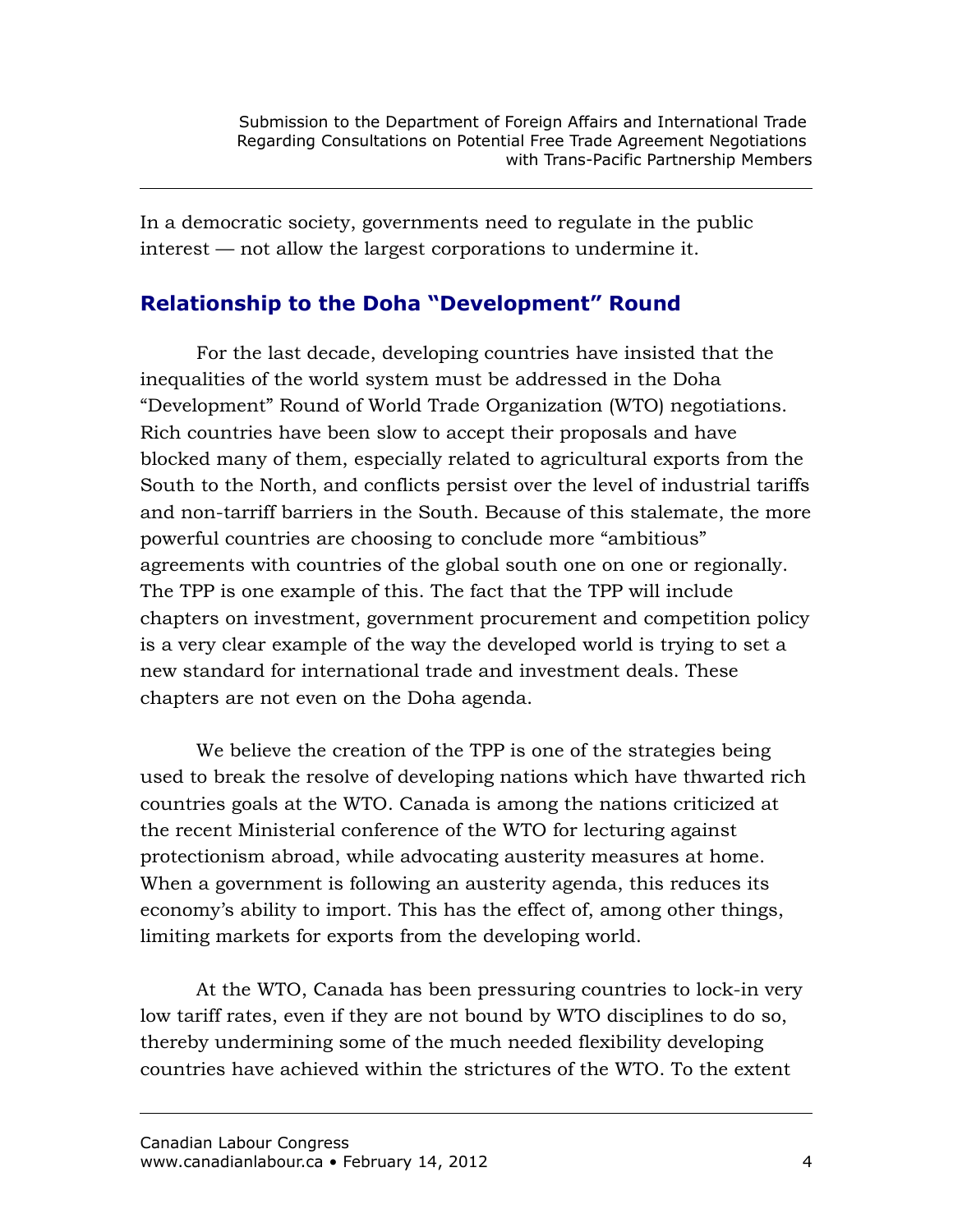that Canada is asking countries to dissociate themselves from WTO consistent measures that the Canadian government considers "protectionist," it is contributing to the stalemate in the Doha Round. Instead, we urge the Canadian government to stand with the developing countries of the Pacific Rim and recognize our shared interest in maintaining, and then expanding the few WTO flexibilities that still exist.

Canada is choosing bilateral and regional negotiations over a commitment to fix the broken multilateral system. If Canada's action at the most recent WTO Ministerial is any indication, Canada will support WTO-plus disciplines on tariffs in the TPP. Lamentably, Canada already has decided to reduce its tariffs on industrial goods to zero, thus threatening the capital goods sector in this country. If the government pressures other countries to become "free trade zones" too, the largest global corporations will benefit disproportionately at the expense of local innovation and economic diversification.

We call on the Canadian government to commit to the following goals:

### **Strengthened Labour Rights**

Any agreement on labour issues will be meaningless insofar as workers' rights are undermined by investor-rights provisions, relegated to a side agreement, or defended by sanctions that are non-binding and not enforceable. Investors should be required to abide by the highest standards instead of seeking a competitive advantage by engaging in practices such as the violation of occupational health and safety standards, for example. Workers' organizations must be included in economic and social decision-making. Any comprehensive agreement must commit to raise labour standards and strengthen inspection and enforcement mechanisms for labour law,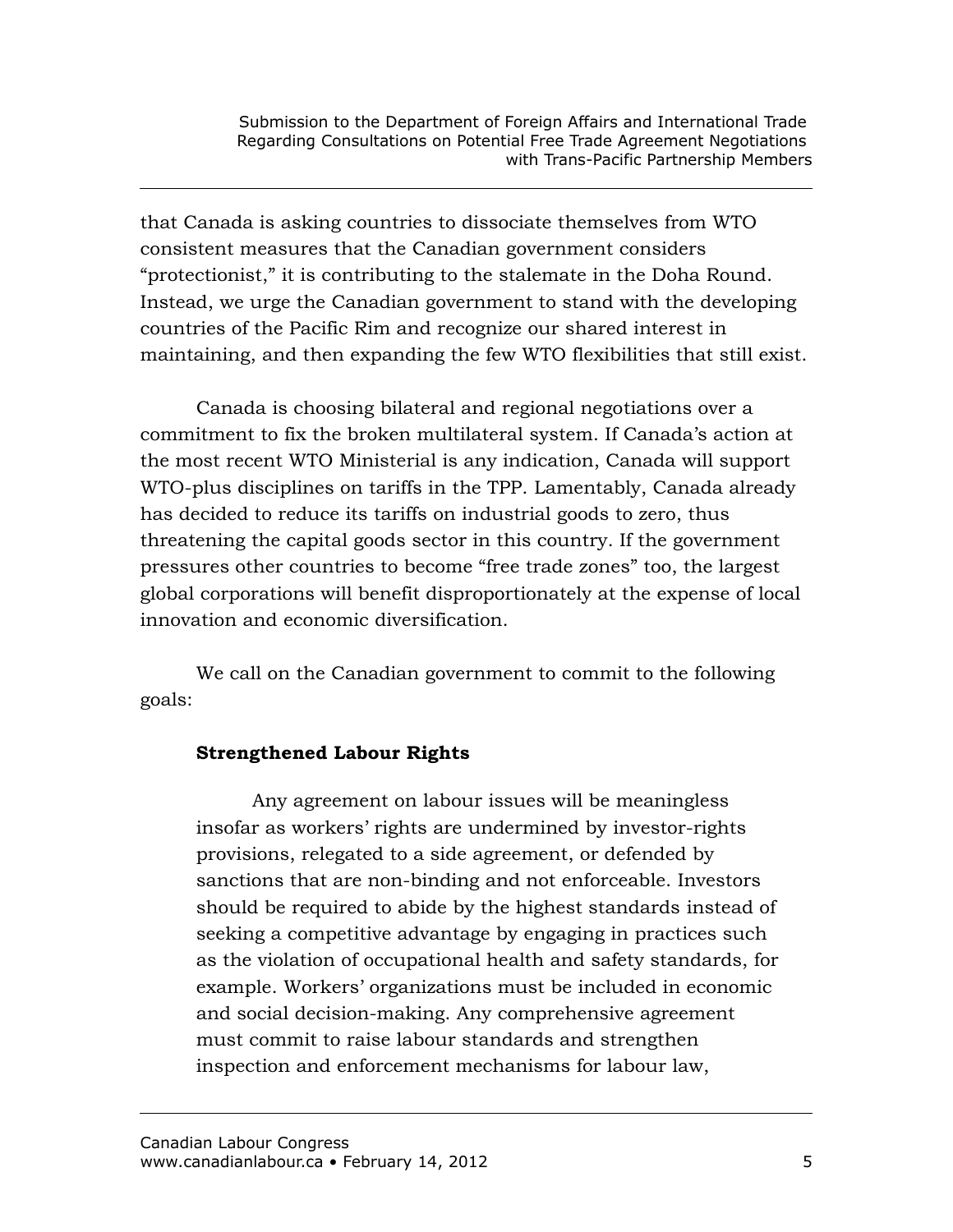especially with respect to migrant workers and others facing precarious economic and social situations. Dispute resolutions must be based upon an independent and transparent complaints process with a supra-national mechanism of enforcement when states refuse to live up to their own obligations.

We enclose the "New Model Labour and Dispute Resolution Chapter for the Asia Pacific Region," which has been presented jointly to the current TPP negotiators by the labour movements of the current TPP countries, and request a dialogue with the Canadian government concerning these labour proposals.

## **Ratification, Implementation and Enforcement of ILO Conventions**

Canada has only ratified six of the eight core International Labour Organization (ILO) Conventions. No. 98 - Right to Organize and Collective Bargaining, 1949; and No. 138 - Minimum Age, 1973 are currently under technical review. We urge the Canadian government to move towards ratification as soon as possible. Canada must also ratify two of the ILO's priority conventions for good governance, namely No 81 on Labour Inspections and No 129 on Labour Inspections in Agriculture. We believe Canada should urge TPP member states to do likewise.

## **Respect for Workers' Rights in Labour Mobility**

We believe that labour mobility should be a human right and not a commercial opportunity for exploitation; therefore, issues of labour mobility must not be part of trade deals at all,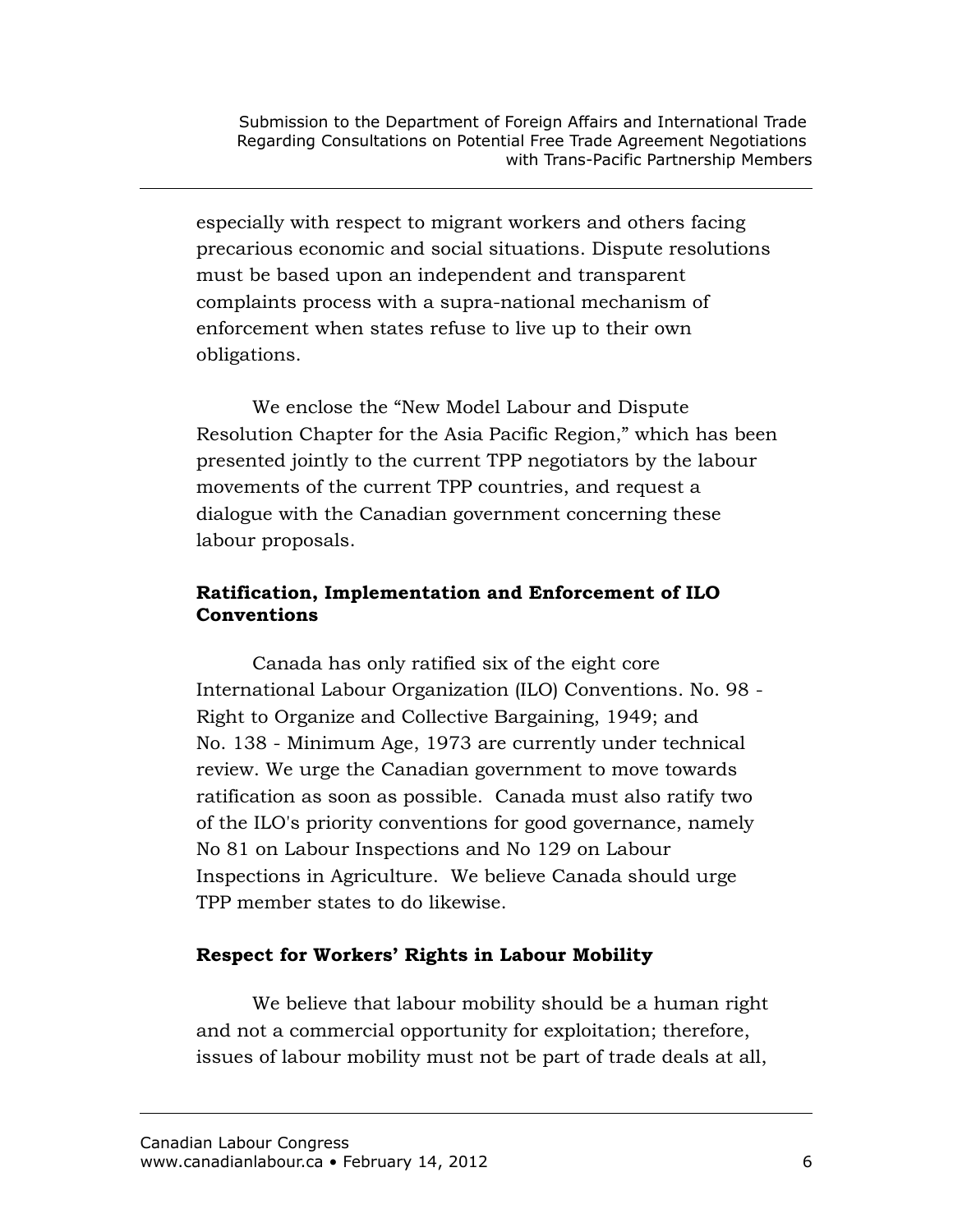where disputes will be evaluated by commercial arbitration panels. Rather, protocols, policies and programs that support labour mobility must be governed under international instruments, such as: ILO Conventions No. 97 on Migration for Employment (Revised), 1949; No. 143 on Migrant Workers (Supplementary Provisions), 1975; the 1990 UN Convention on the Protection of the Rights of All Migrant Workers and Their Families; as well as Recommendation No. 86 on Migration for Employment (Revised), 1949; No. 151 on Migrant Workers, 1975; and No. 189 Convention on Domestic Workers 2011 none of which Canada has ratified.

## **Sound Industrial Policy**

Canada should support industrial policies that promote good jobs for both men and women workers, and young workers. We need active government policies to move us toward "green economy" investments that will ensure a low carbon future, as well as just and sustainable development. The Canadian government should use the tools at its disposal to advance decent work and diversification through support for research and development; sustainable investments and job creation; and training and education.

Given that Canadian workers have experience the negative consequences of a massive, recent wave of takeovers (e.g., Vale Inco, U.S. Steel and Caterpillar), Canada should ensure the right to review foreign investment. Foreign takeovers should be screened to ensure they don't threaten jobs and communities, and governments should be able to impose conditions, make commitments public, and conduct public reviews of the impact on jobs, wages and labour rights.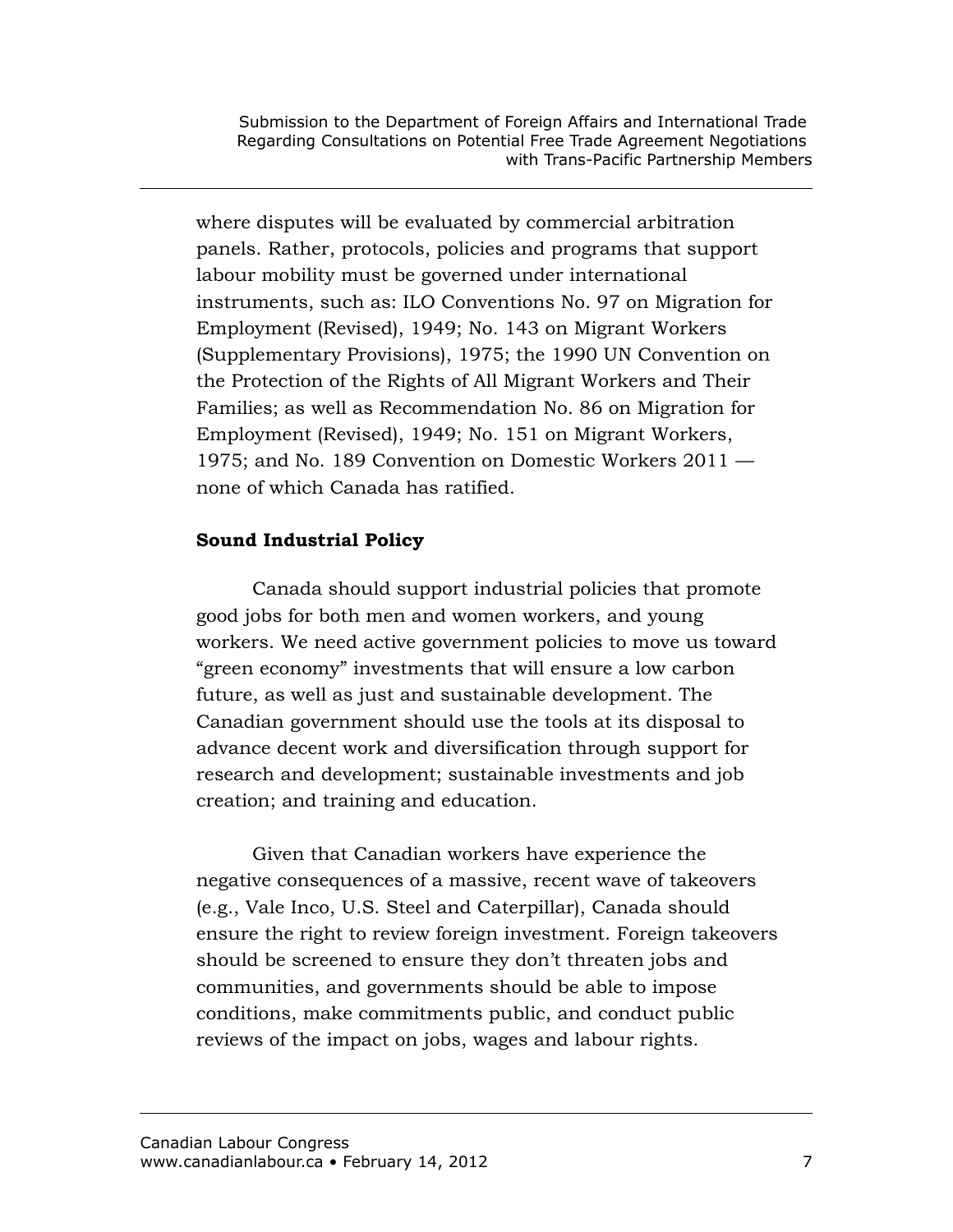#### **No Investment Chapter**

There should be no right for an investor or private company to directly challenge, in private tribunals, the laws or regulations of a foreign government that is a party to the trade agreement. This right to challenge should reside solely with the competent government jurisdiction. Governments at all levels should be able to legislate for the benefit of their populations, including by setting certain performance requirements. Governments should be free to regulate in the public interest without fear of being charged with "indirect expropriation" by corporations.

#### **Protection for Public Services**

Any agreement should fully protect public services as delivered by the current system, as well as the ability to create new public services without reservation and without negative impacts from a trade agreement. Governments must retain the authority to favour public delivery of services, such as water treatment and distribution, without fear that such a policy would be considered a barrier to trade in services. Canada should ensure that public services are strongly defended from possible trade challenges and negotiate new exemptions for our cherished public services such as health care, water and energy utilities, public education and child care. Trade and investment agreements should not undermine the rights of provinces, territories or municipal governments to act on behalf of their constituents, promote environmental sustainability and ensure workers in their jurisdictions enjoy the full benefits of good jobs and healthy communities.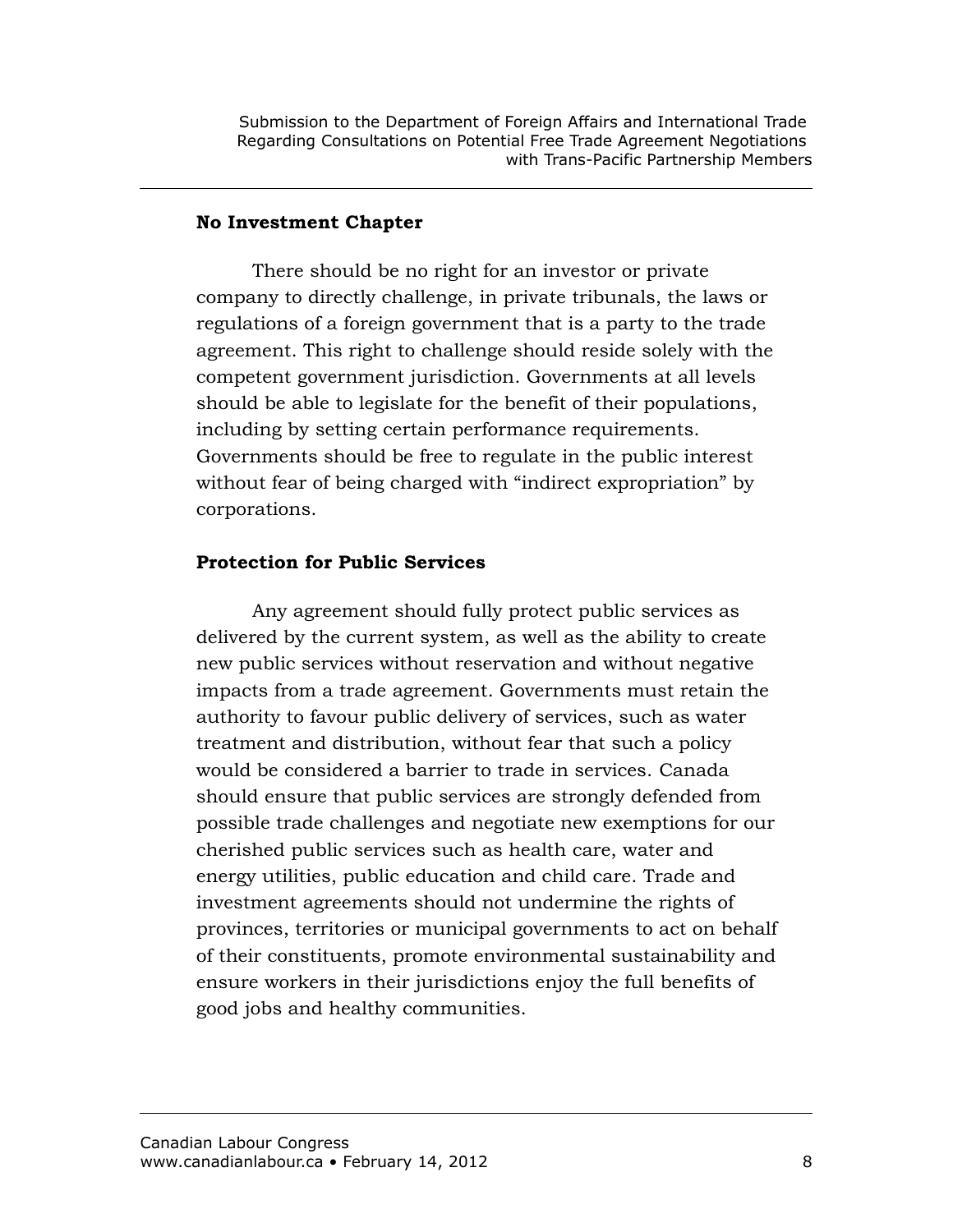#### **Strengthened Social Policy**

Governments have a responsibility to ensure that universal access to public health care and other social programs is protected in trade agreements. Any comprehensive agreement with the TPP countries must commit governments to full employment, decent work, social citizenship and an end to poverty. The lifting of standards and better working conditions should be the primary goal of the TPP, and countries should be able to maintain a social safety net when this does not happen. Governments need to be able to invest public money in programs such as public pharmacare for the benefit of their societies, but free trade makes this very difficult. Transnational drug companies are seeking unacceptable changes to drug patent laws — including patent term extension, data protection, and new appeal rights for brand name manufacturers — that would reduce the availability of inexpensive, medically effective generic drugs, and significantly increase drug costs to Canadian provincial governments and consumers. If this is permitted under the TPP, it would decrease the access to medicines for other TPP countries as well.

#### **Public Procurement is a Public Right**

Canada should not participate in any TPP agreement which would commit to liberalize public procurement at the subnational level, including at the municipal level. Canadian provinces, territories, and cities must retain the policy space they need to use public money in support of sustainable, local, economic development. Canada and all the TPP governments need to ratify ILO Convention No. 94 on Social Clauses in Public Procurement.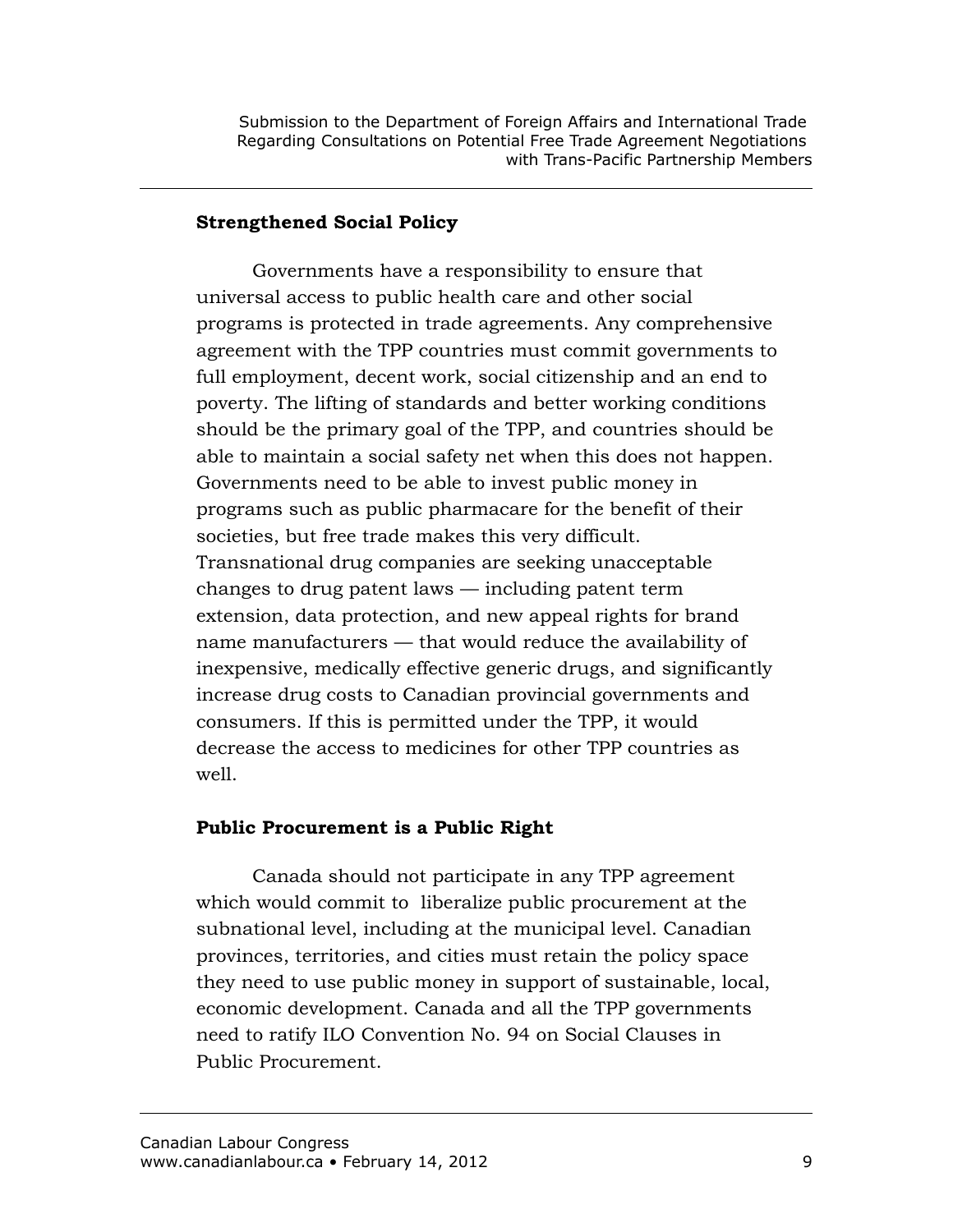#### **The Right to Regulate**

There should be complete reservation of the right to domestic regulation regarding public services, culture, finance, public health, and the environment. Along with the precautionary principle, regulatory harmonization efforts must adopt the higher standard, and not simply entrench mutual recognition. Municipalities, provinces and territories, and the federal government must retain the right to develop even higher standards of protection than currently exist.

#### **Respect and Protect Indigenous Rights**

Canada has recently pledged to endorse the UN Declaration on the Rights of Indigenous Peoples (UNDRIP). While this is a welcome step, proper implementation requires the government to receive *Free, Prior, and Informed Consent* from Indigenous Peoples whenever Indigenous rights may be affected by any government decision.

### **Ecological Sustainability and Climate Action**

Governments must continue to attempt to reduce greenhouse gas emissions rather than promote increased global trade and the burning of, increasingly dirty, fossil fuels. We must ensure the highest protection of our air, earth and water and act now to ensure we do not go from climate crisis to climate catastrophe. A fundamental policy shift is needed to place environmental, public health and human rights concerns above the limited interests of corporations.